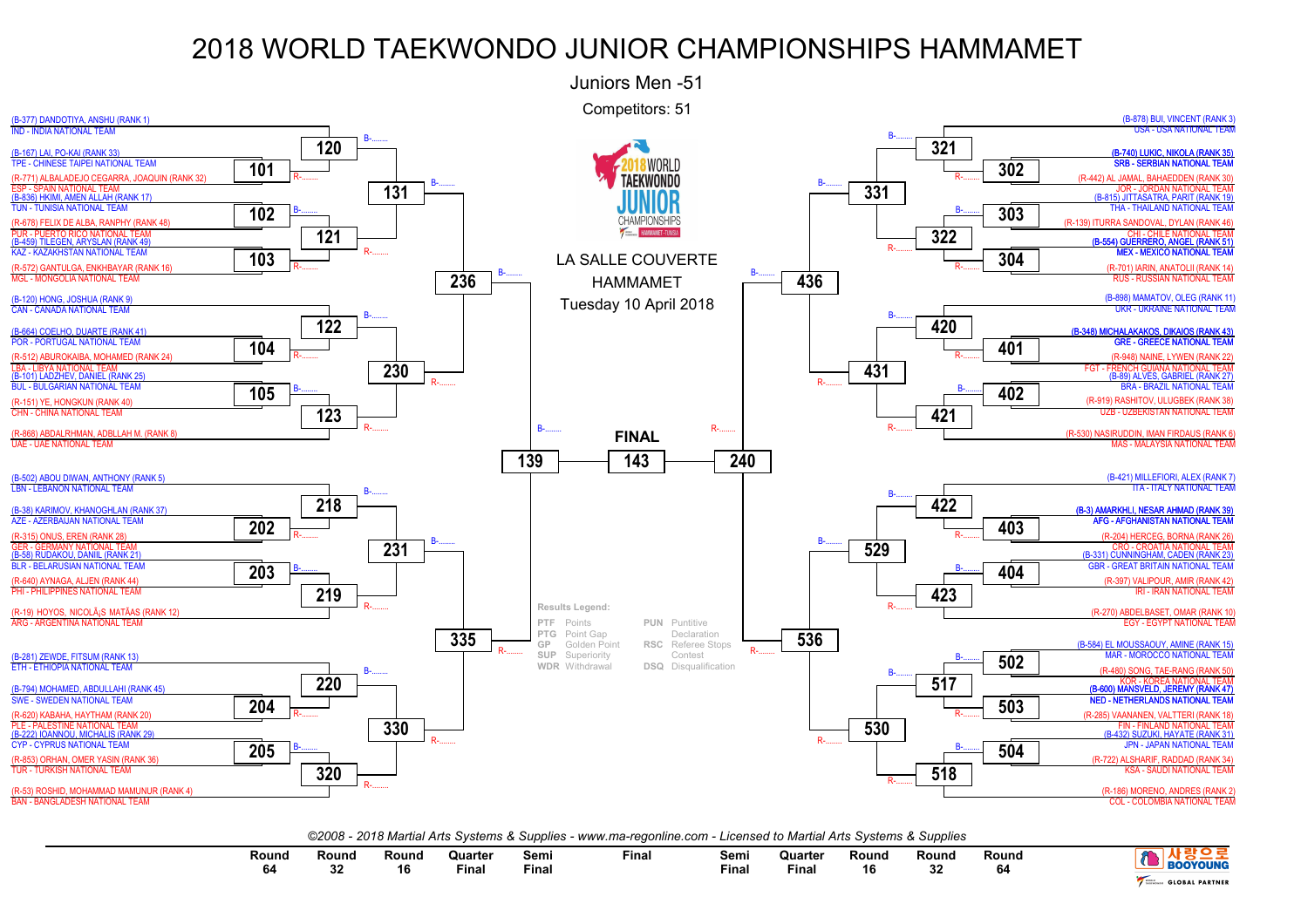

| Round | Round | Round | Quarter<br>the contract of the contract of the contract of | Semi  | Final | Semi  | Quarter<br>the contract of the contract of the contract of | Round | Round    | Round |                       |
|-------|-------|-------|------------------------------------------------------------|-------|-------|-------|------------------------------------------------------------|-------|----------|-------|-----------------------|
|       |       | 16    | Fina.                                                      | Fina. |       | Fina. | Fina.                                                      | 16    | nn.<br>◡ |       | <b>BOOYOUNG</b>       |
|       | v     |       |                                                            |       |       |       |                                                            |       |          |       | <b>GLOBAL PARTNER</b> |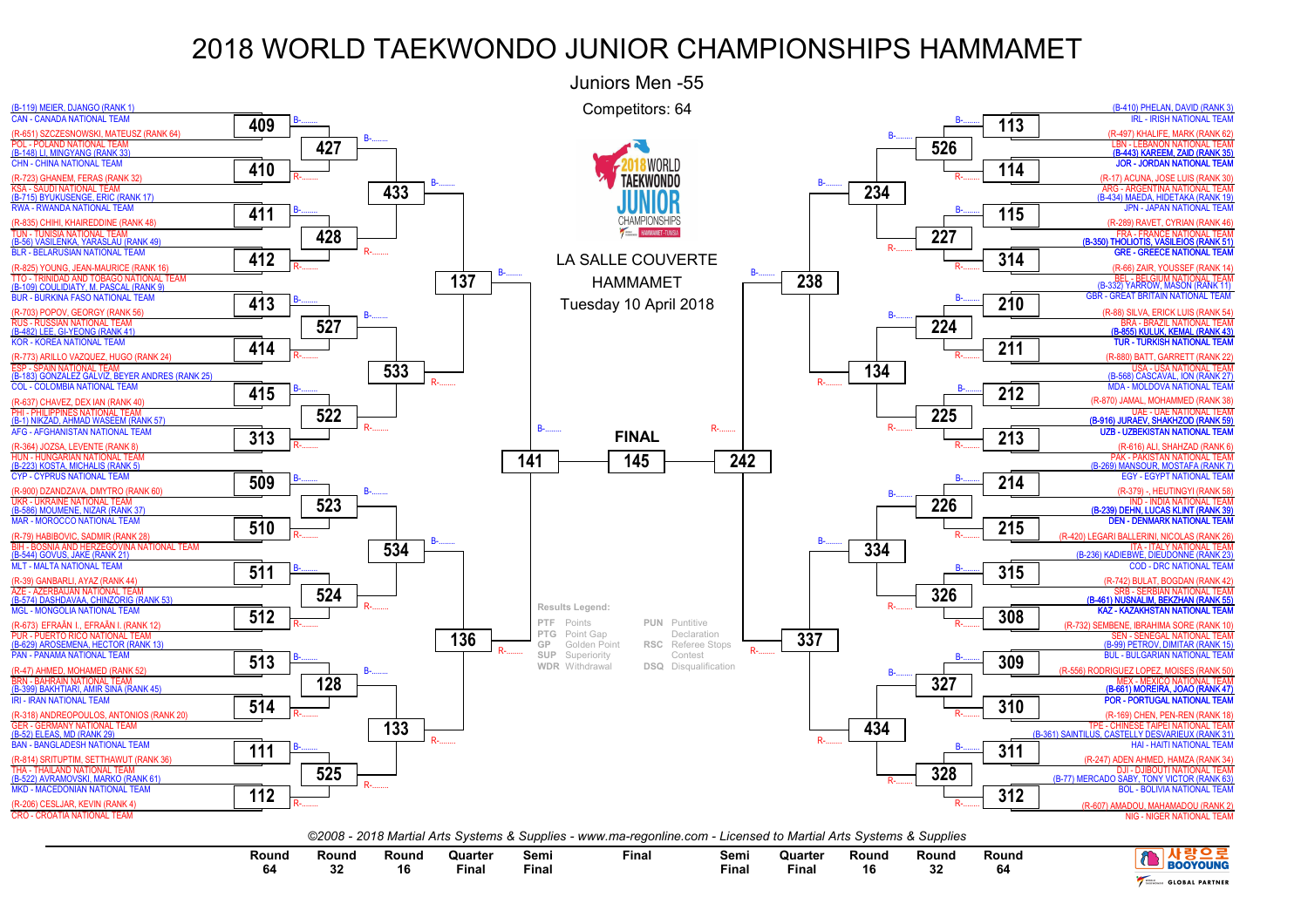

*©2008 - 2018 Martial Arts Systems & Supplies - www.ma-regonline.com - Licensed to Martial Arts Systems & Supplies*

| Round<br>na | $\overline{\phantom{0}}$<br>Rounc<br> | Round | Quarter<br>the contract of the contract of the contract of<br>Final | Semı<br><b>Final</b> | Fina. | Sem.<br>Fina | <b>Quarter</b><br>the contract of the contract of the contract of<br>Final | <b>Round</b><br>16 | Round<br>e e<br>ےت | Rounc. | YOUNG                           |
|-------------|---------------------------------------|-------|---------------------------------------------------------------------|----------------------|-------|--------------|----------------------------------------------------------------------------|--------------------|--------------------|--------|---------------------------------|
|             |                                       |       |                                                                     |                      |       |              |                                                                            |                    |                    |        | <b>PARTNER</b><br><b>GLOBAL</b> |